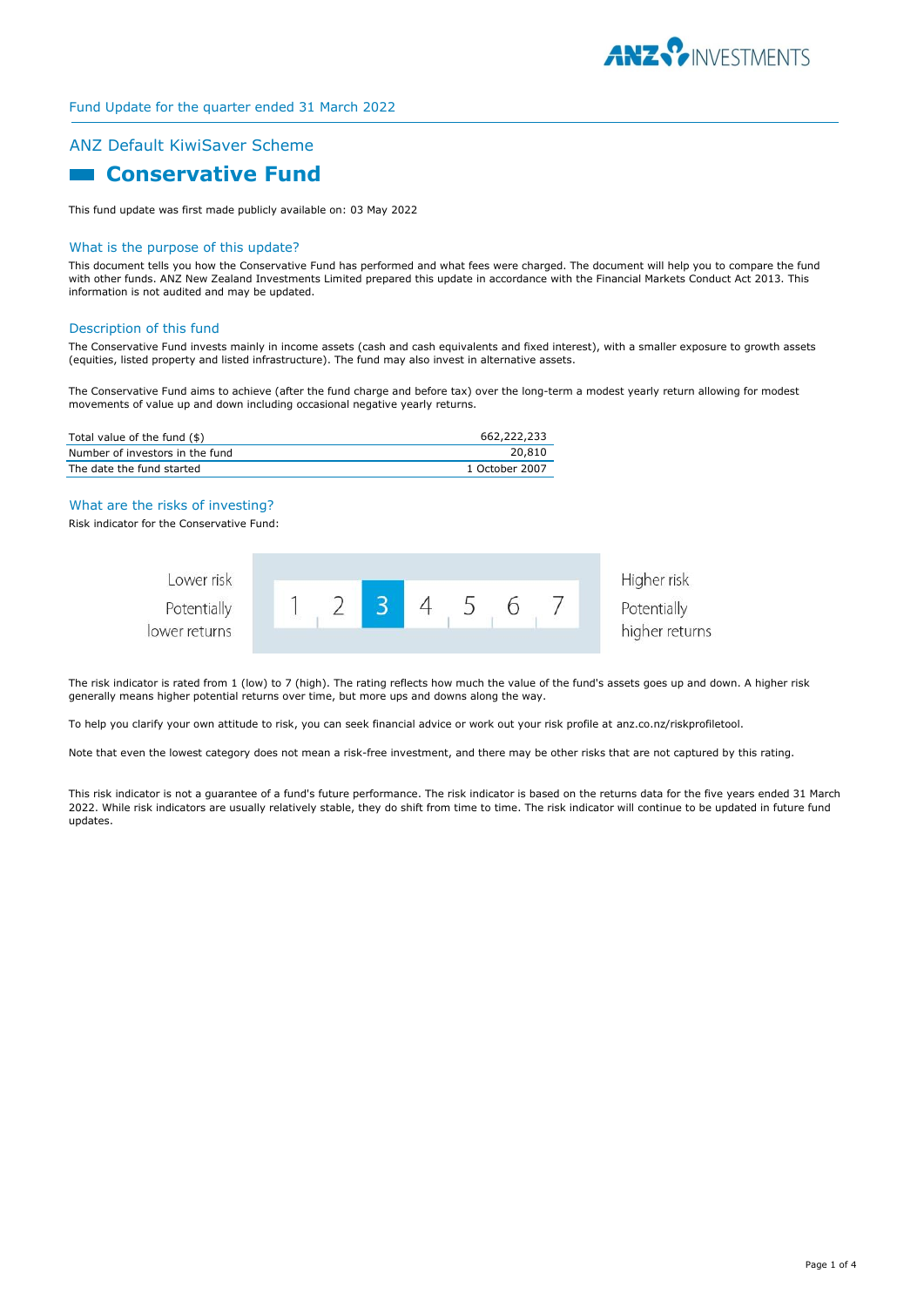# How has the fund performed?

|                                               | Average over past |           |  |
|-----------------------------------------------|-------------------|-----------|--|
|                                               | five years        | Past year |  |
| <b>Annual return</b>                          |                   |           |  |
| (after deductions for charges and tax)        | 3.49%             | 0.61%     |  |
| <b>Annual return</b>                          |                   |           |  |
| (after deductions for charges but before tax) | 4.28%             | $0.30\%$  |  |
| Market index annual return                    |                   |           |  |
| (reflects no deduction for charges and tax)   | 4.09%             | $-0.54%$  |  |

The market index annual return is calculated using the target investment mix and the indices of each asset class.

Additional information about the market index is available in the statement of investment policy and objectives on the offer register at www.discloseregister.companiesoffice.govt.nz.



# **Annual return graph**

This shows the return after fund charges and tax for each of the last 10 years ending 31 March. The last bar shows the average annual return for the last 10 years, up to 31 March 2022.

**Important:** This does not tell you how the fund will perform in the future.

Returns in this update are after tax at the highest prescribed investor rate (PIR) of tax for an individual New Zealand resident. Your tax may be lower.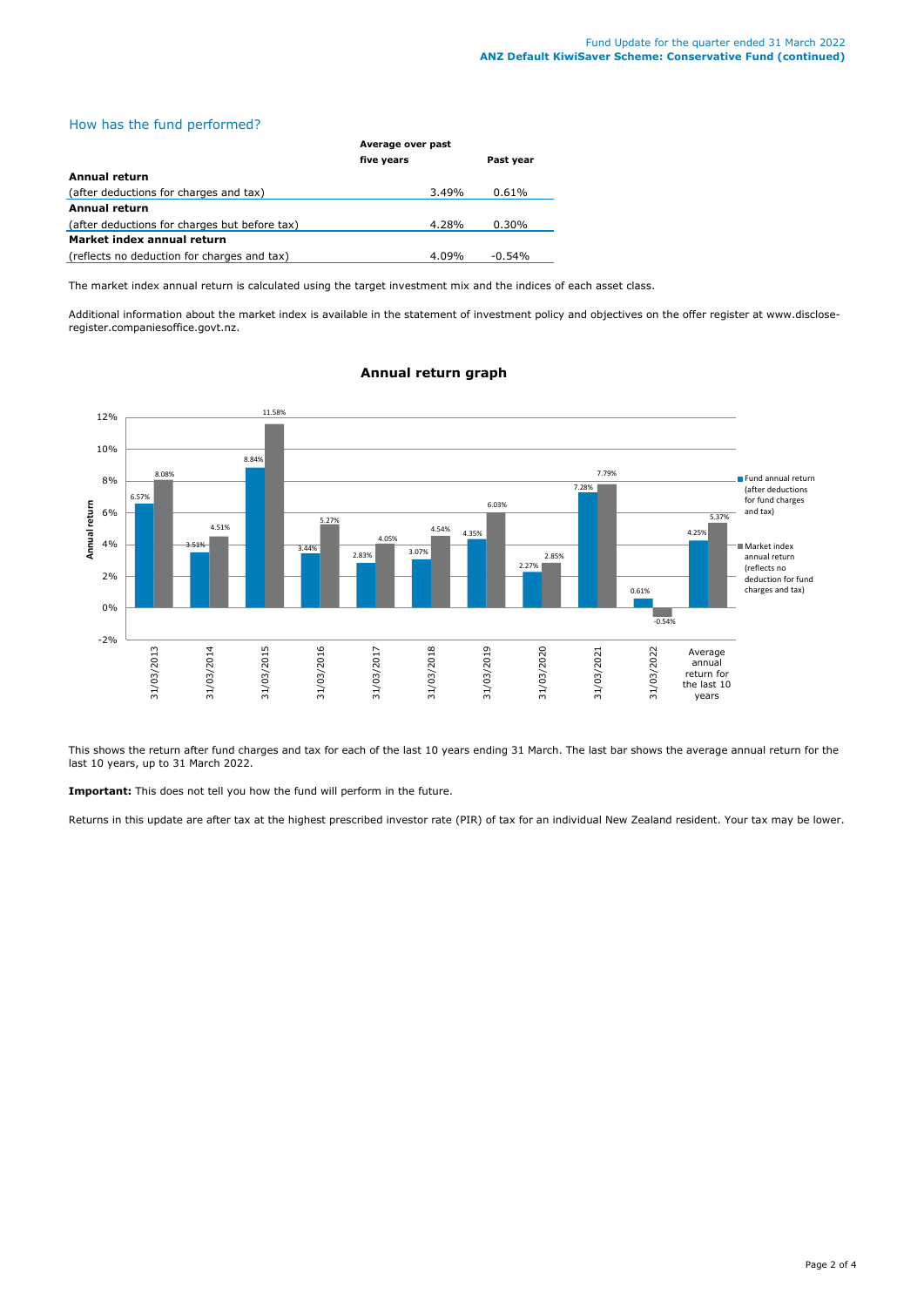#### What fees are investors charged?

Investors in the Conservative Fund are charged fund charges. In the year to 31 March 2021 these were:

|                                             | % of net asset value       |
|---------------------------------------------|----------------------------|
| Total fund charges <sup>1</sup>             | 0.45%                      |
| Which are made up of:                       |                            |
| Total management and administration charges | 0.45%                      |
| Including:                                  |                            |
| Manager's basic fee                         | $0.38\%$                   |
| Other management and administration charges | 0.07%                      |
| Total performance based fees                | $0.00\%$                   |
|                                             |                            |
|                                             |                            |
|                                             | Dollar amount per investor |

| <b>Other charges</b>        |  |
|-----------------------------|--|
| Membership fee <sup>2</sup> |  |

Investors are not currently charged individual action fees for specific actions or decisions (for example, for withdrawing from or switching funds).

Small differences in fees and charges can have a big impact on your investment over the long term.

# Example of how this applies to an investor

Sarah had \$10,000 in the fund at the start of the year and did not make any further contributions. At the end of the year, Sarah received a return after fund charges were deducted of \$61 (that is 0.61% of her inital \$10,000). Sarah also paid \$9.00 in other charges. This gives Sarah a total return after tax of \$52.00 for the year.

# What does the fund invest in?

**Actual investment mix<sup>3</sup> Target investment mix<sup>3</sup>**

This shows the types of assets that the fund invests in. This shows the mix of assets that the fund generally intends to invest in.

equivalents 20.00%

New Zealand fixed interest 15.00%